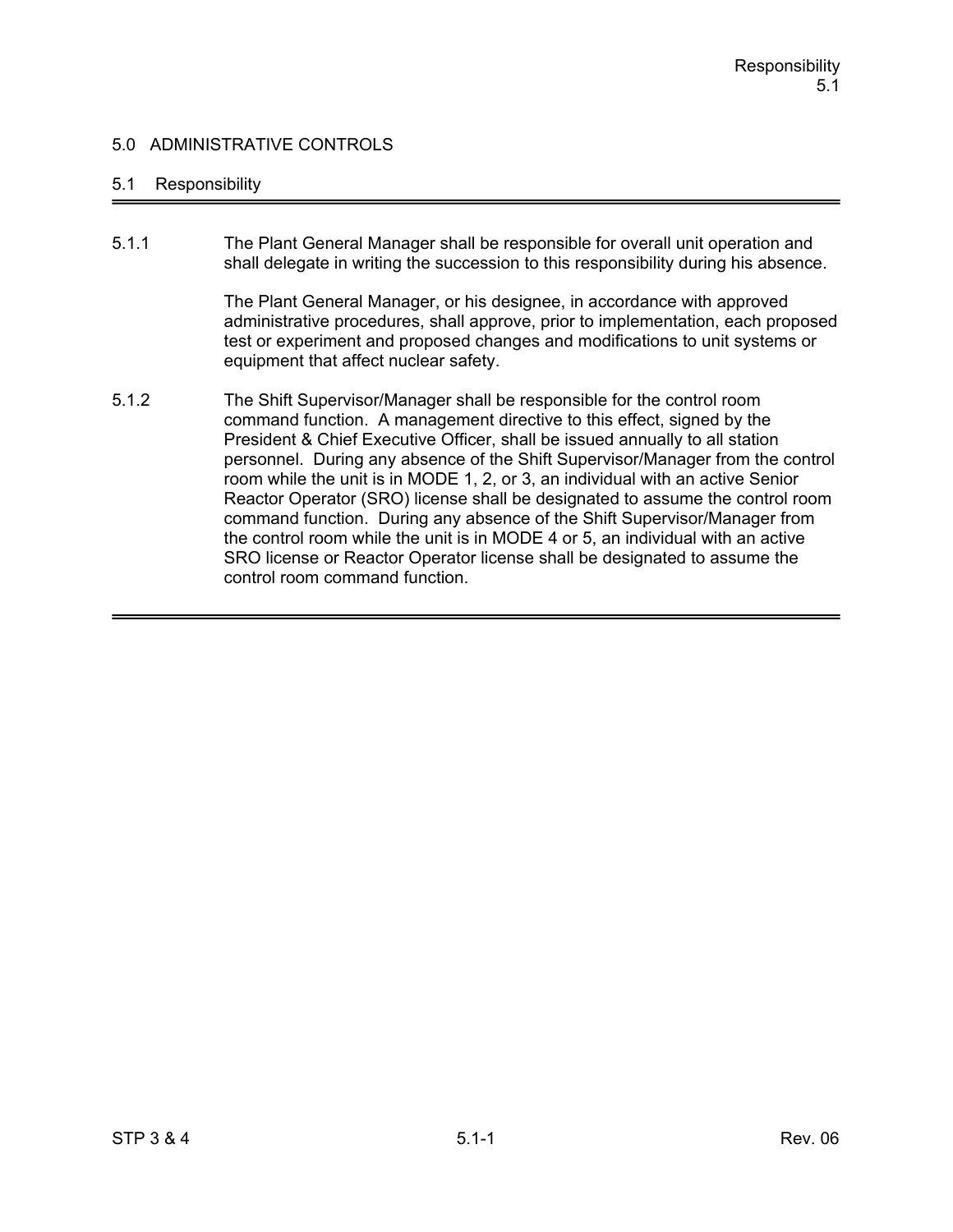#### 5.2 Organization

#### 5.2.1 Onsite and Offsite Organizations

Onsite and offsite organizations shall be established for unit operation and corporate management, respectively. The onsite and offsite organizations shall include the positions for activities affecting safety of the nuclear power plant.

- a. Lines of authority, responsibility, and communication shall be defined and established throughout highest management levels, intermediate levels, and all operating organization positions. These relationships shall be documented and updated, as appropriate, in organization charts, functional descriptions of departmental responsibilities and relationships, and job descriptions for key personnel positions, or in equivalent forms of documentation. These requirements shall be documented in the FSAR or the Quality Assurance Program Description (QAPD);
- b. The Plant General Manager shall be responsible for overall safe operation of the plant and shall have control over those onsite activities necessary for safe operation and maintenance of the plant;
- c. The President & Chief Executive Officer shall have corporate responsibility for overall plant nuclear safety and shall take any measures needed to ensure acceptable performance of the staff in operating, maintaining, and providing technical support to the plant to ensure nuclear safety; and
- d. The individuals who train the operating staff, carry out health physics, or perform quality assurance functions may report to the appropriate onsite manager; however, these individuals shall have sufficient organizational freedom to ensure their independence from operating pressures.

## 5.2.2 Unit Staff

The unit staff organization shall include the following:

a. A non-licensed operator shall be assigned to each reactor containing fuel and an additional non-licensed operator shall be assigned for each control room from which a reactor is operating.<sup>1</sup>

 $1$  Two unit sites with both units shutdown or defueled require a total of three non-licensed operators for the two units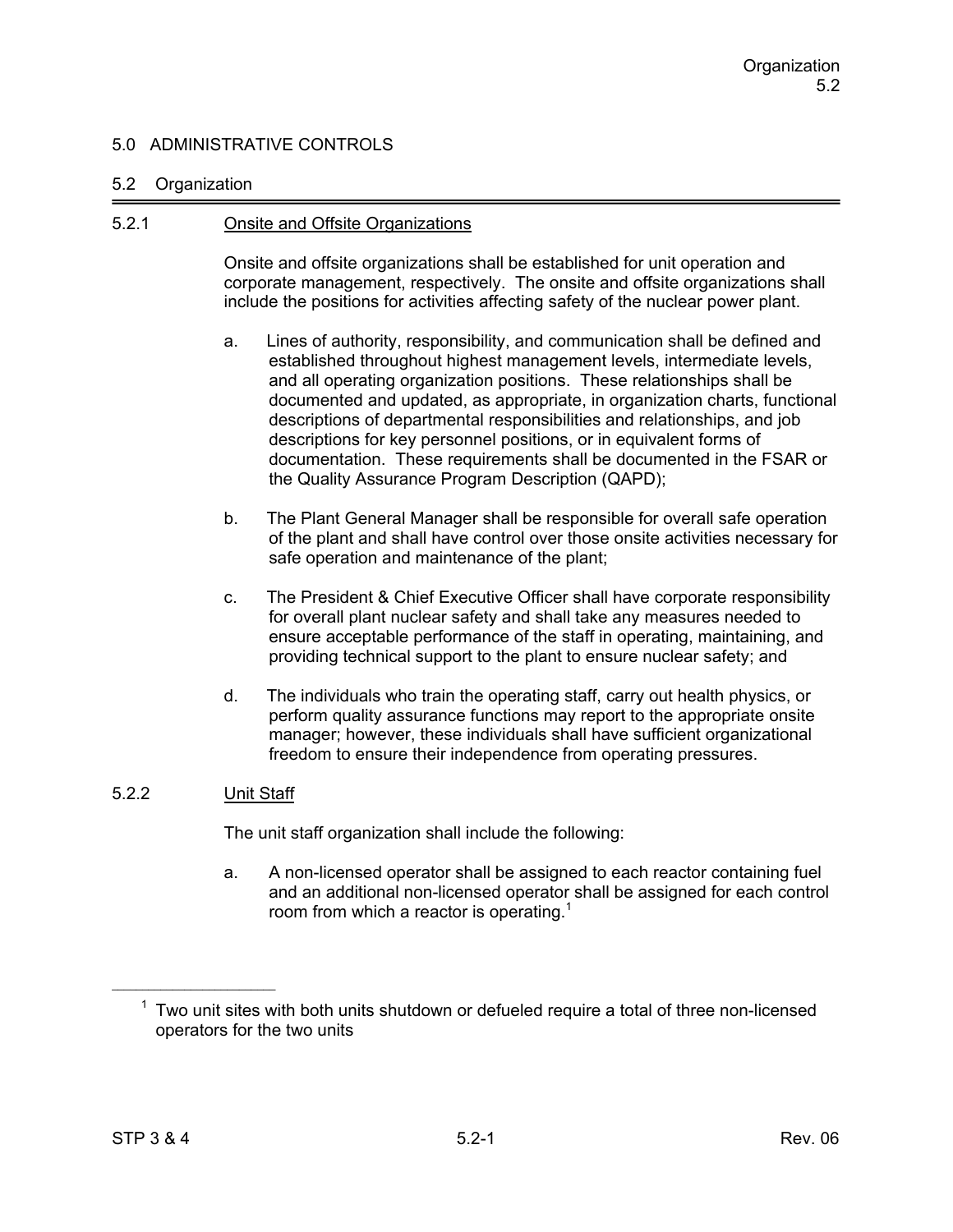### 5.2 Organization

#### 5.2.2 Unit Staff (continued)

- b. At least one licensed Reactor Operator (RO) shall be present in the control room when fuel is in the reactor. In addition, while the unit is in MODE 1, 2, or 3, at least one licensed Senior Reactor Operator (SRO) shall be present in the control room.
- c. A Radiation Protection Technician shall be on site when fuel is in the reactor. The position may be vacant for not more than 2 hours, in order to provide for unexpected absence, provided immediate action is taken to fill the required position.
- d. The Operations Division Manager shall hold an active SRO license.
- e. The Shift Technical Advisor (STA) shall provide advisory technical support to the Shift Supervisor/Manager in the areas of thermal hydraulics, reactor engineering, and plant analysis with regard to the safe operation of the unit. In addition, the STA shall meet the qualifications specified by the Commission Policy Statement on Engineering Expertise on Shift.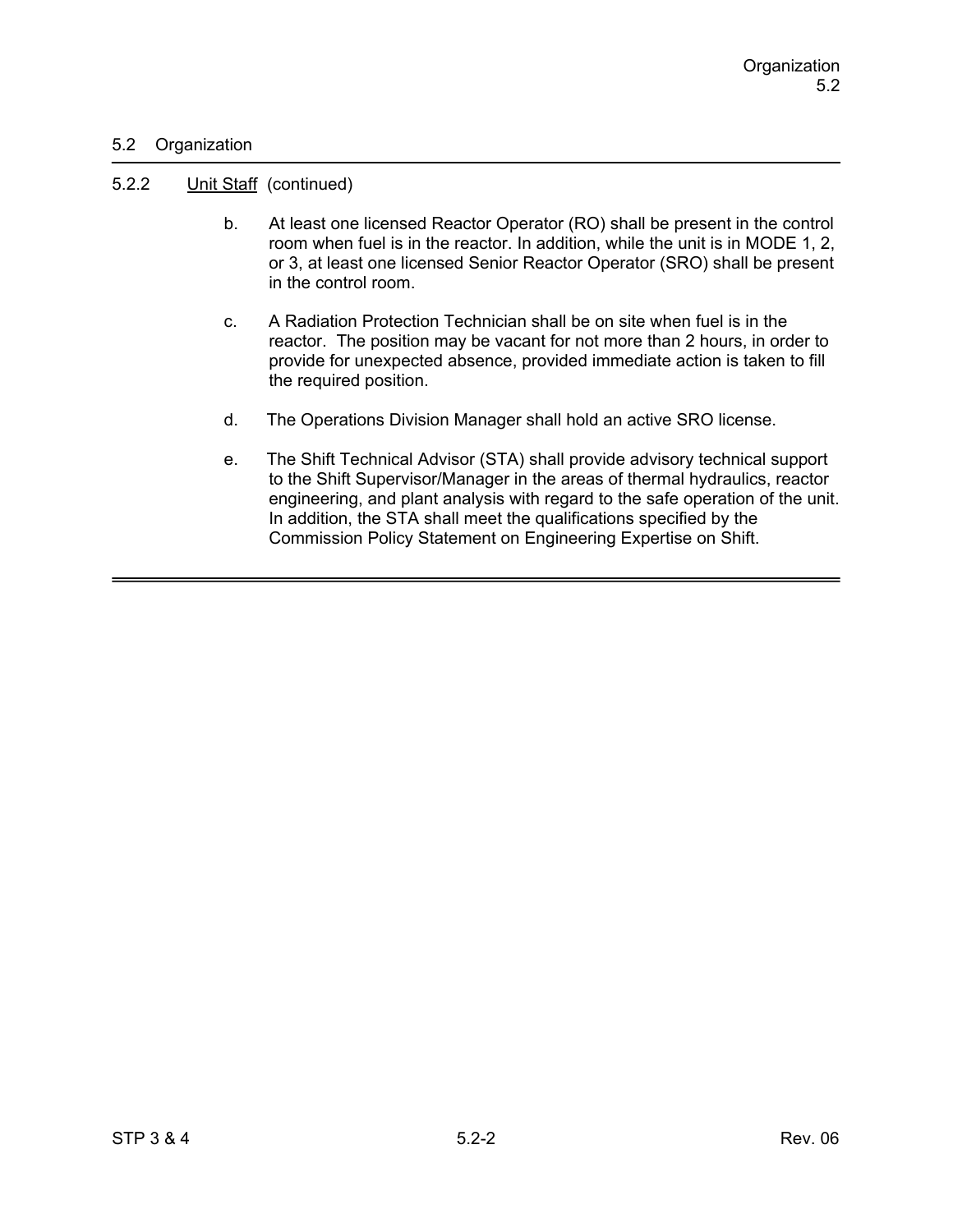# 5.3 Unit Staff Qualifications

- 5.3.1 Each member of the unit staff shall meet or exceed the minimum qualifications of Regulatory Guide 1.8, Revision 3, 2000 with the following exception:
	- a. During cold license operator training prior to Commercial Operation, the Regulatory Position C.1.b of Regulatory Guide 1.8, Revision 2, 1987, applies. Cold license operator candidates meet the training elements defined in ANS/ANSI 3.1-1993 but are exempt from the experience requirements defined in ANS/ANSI 3.1-1993.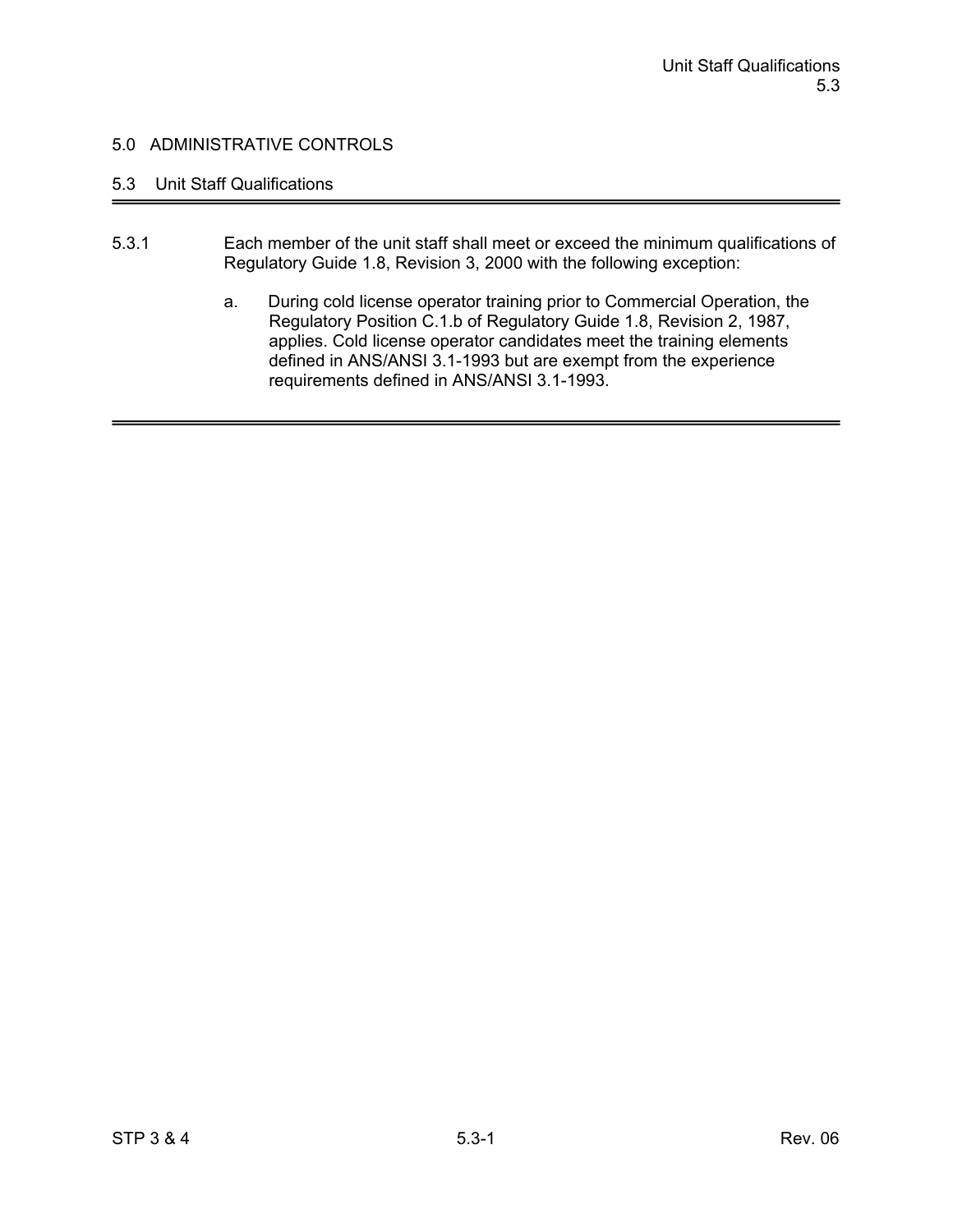#### 5.4 Technical Specifications (TS) Bases Control

- 5.4.1 Changes to the Bases of the TS shall be made under appropriate administrative controls and reviews.
- 5.4.2 Licensees may make changes to Bases without prior NRC approval provided the changes do not involve either of the following:
	- a. A change in the plant-specific TS, or plant-specific DCD Tier 1 or Tier 2\* information; or
	- b. A change to the site-specific portion of the FSAR or Bases that requires NRC approval pursuant to 10 CFR 50.59, or a change to Tier 2 of the ABWR DCD that requires NRC approval pursuant to the design certification rule for the ABWR (Appendix A to 10 CFR 52).

Changes to the Bases implemented without prior NRC approval shall be provided to the NRC on a frequency consistent with 10 CFR 50.71.

- 5.4.3 The Bases Control Program shall contain provisions to ensure that the Bases are maintained consistent with the FSAR, which consists of the plant-specific DCD and the site-specific portion of the FSAR.
- 5.4.4 Proposed changes that meet the criteria of Specification 5.4.2.a or Specificatin 5.4.2.b above shall be reviewed and approved by the NRC prior to implementation.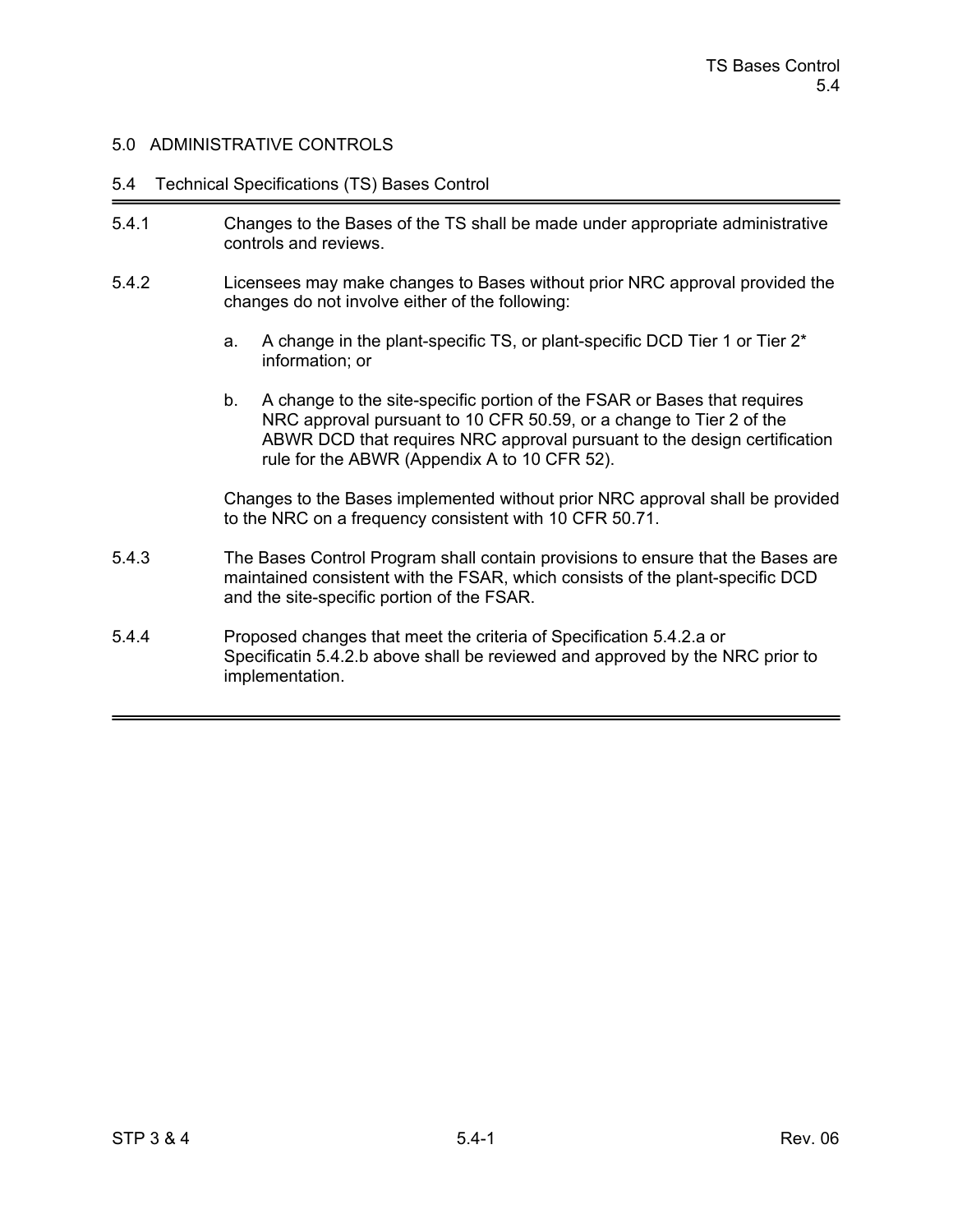#### 5.5 Procedures, Programs, and Manuals

#### 5.5.1 Procedures

5.5.1.1 Scope

Written procedures shall be established, implemented, and maintained covering the following activities:

- a. The applicable procedures recommended in Regulatory Guide 1.33, Revision 2, Appendix A, February 1978;
- b. The emergency operating procedures required to implement the requirements of NUREG-0737 and NUREG-0737, Supplement 1, as stated in Generic Letter 82-33;
- c. Quality assurance for effluent and environmental monitoring;
- d. Fire Protection Program implementation; and
- e. All programs specified in Specification 5.5.2.

#### 5.5.2 Programs and Manuals

The following programs shall be established, implemented, and maintained:

- 5.5.2.1 Offsite Dose Calculation Manual (ODCM)
	- a. The ODCM shall contain the methodology and parameters used in the calculation of offsite doses resulting from radioactive gaseous and liquid effluents, in the calculation of gaseous and liquid effluent monitoring alarm and trip setpoints, and in the conduct of the Radiological Environmental Monitoring Program; and
	- b. The ODCM shall also contain the Radioactive Effluent Controls program required by Specification 5.5.2.4, and descriptions of the information that should be included in the Annual Radiological Environmental Operating, and Radioactive Effluent Release, reports required by Specification 5.7.1.2 and Specification 5.7.1.3.

Licensee initiated changes to the ODCM:

a. Shall be documented and records of reviews performed shall be retained. This documentation shall contain: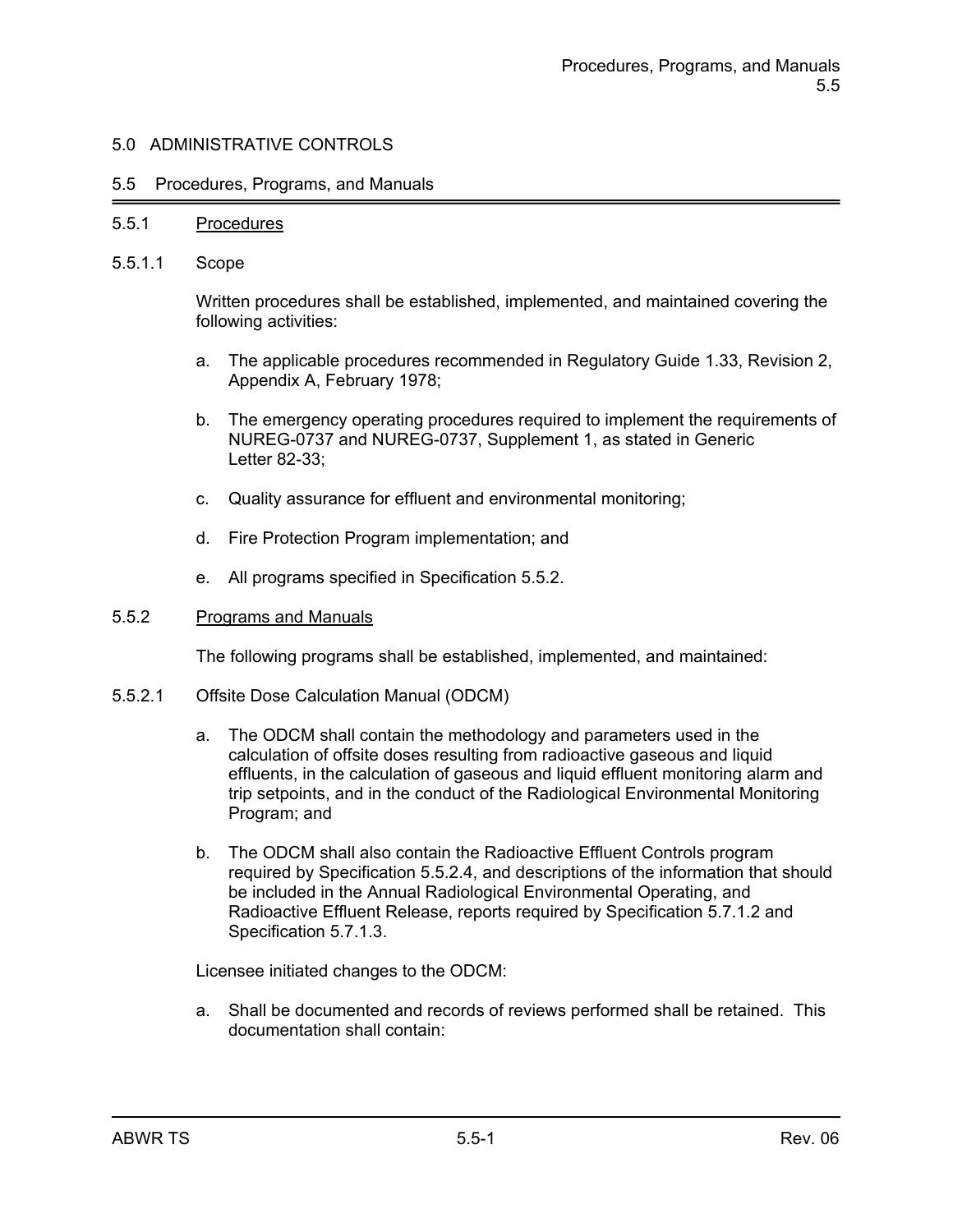## 5.5.2.1 Offsite Dose Calculation Manual (ODCM) (continued)

- 1. sufficient information to support the change(s) together with the appropriate analyses or evaluations justifying the change(s), and
- 2. a determination that the change(s) maintain the levels of radioactive effluent control required pursuant to 10 CFR 20.1302, 40 CFR 190, 10 CFR 50.36a, and 10 CFR 50, Appendix I, and not adversely impact the accuracy or reliability of effluent, dose, or setpoint calculations;
- b. Shall become effective after review and acceptance by plant reviews and the approval of the Plant General Manager; and
- c. Shall be submitted to the NRC in the form of a complete, legible copy of the entire ODCM as a part of, or concurrent with, the Radioactive Effluent Release Report for the period of the report in which any change in the ODCM was made. Each change shall be identified by markings in the margin of the affected pages, clearly indicating the area of the page that was changed, and shall indicate the date (i.e., month and year) the change was implemented.
- 5.5.2.2 Primary Coolant Sources Outside Containment

This program provides controls to minimize leakage from those portions of systems outside containment that could contain highly radioactive fluids during a serious transient or accident to levels as low as practicable. The systems include the Low Pressure Core Flooder, High Pressure Core Flooder, Residual Heat Removal, Reactor Core Isolation Cooling, Post Accident Sampling, Standby Gas Treatment, Suppression Pool Cleanup, Reactor Water Cleanup, Fuel Pool Cooling and Cleanup, Process Sampling, Containment Atmospheric Monitoring, and Fission Product Monitor. The program shall include the following:

- a. Preventive maintenance and periodic visual inspection requirements; and
- b. Integrated leak test requirements for each system at refueling cycle intervals or less.
- 5.5.2.3 Post Accident Sampling

This program provides controls that ensure the capability to obtain and analyze reactor coolant, radioactive gases, and particulates in plant gaseous effluents and containment atmosphere samples under accident conditions. The program shall include the following:

a. Training of personnel;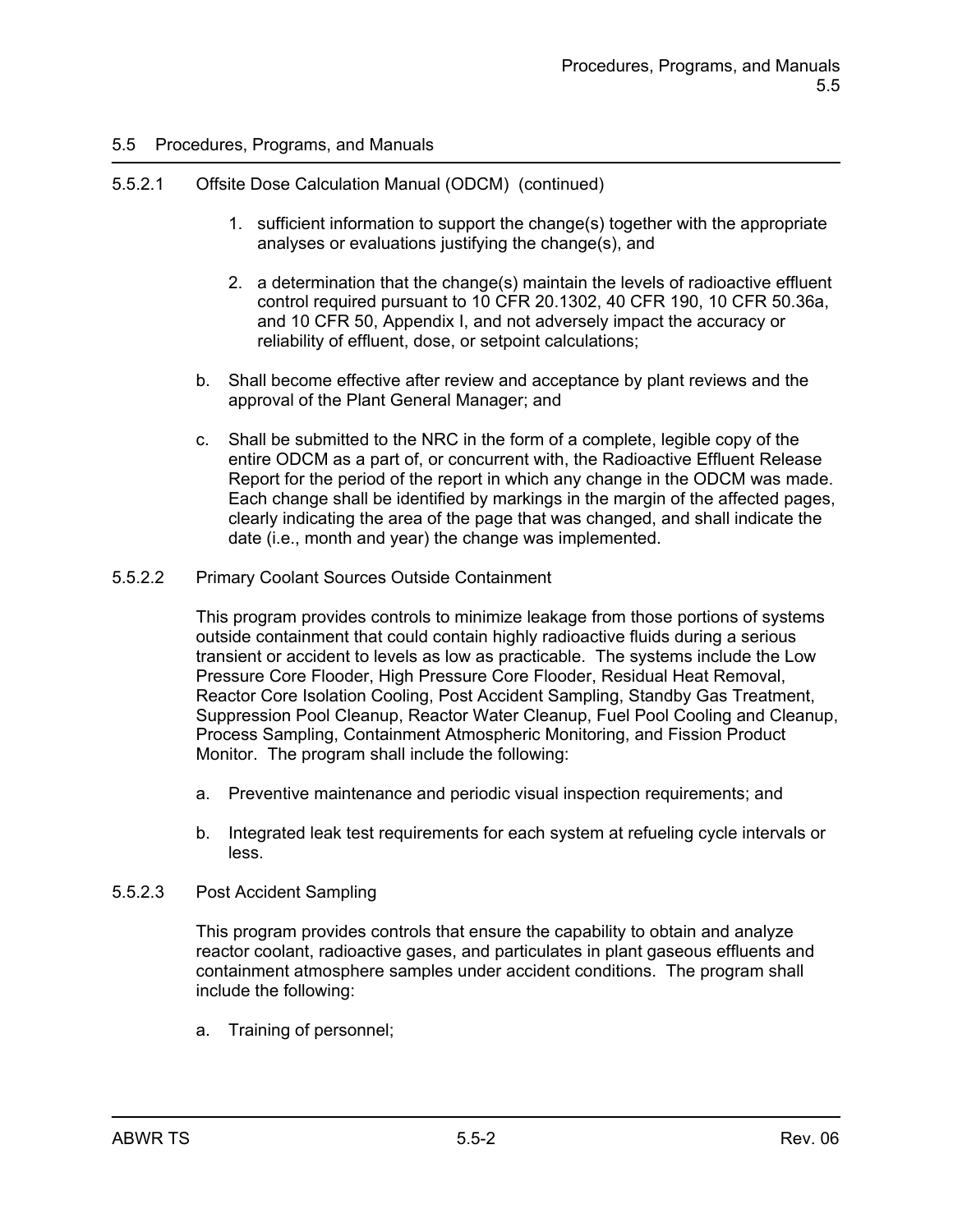## 5.5.2.3 Post Accident Sampling (continued)

- b. Procedures for sampling and analysis; and
- c. Provisions for maintenance of sampling and analysis equipment.
- 5.5.2.4 Radioactive Effluent Controls Program

This program conforms to 10 CFR 50.36a for the control of radioactive effluents and for maintaining the doses to members of the public from radioactive effluents as low as reasonably achievable. The program (1) shall be contained in the ODCM, (2) shall be implemented by procedures, and (3) shall include remedial actions to be taken whenever the program limits are exceeded. The program shall include the following elements:

- a. Limitations on the functional capability of radioactive liquid and gaseous monitoring instrumentation including surveillance tests and setpoint determination in accordance with the methodology in the ODCM;
- b. Limitations on the concentrations of radioactive material released in liquid effluents to unrestricted areas, conforming to 10 times the concentration values in Appendix B, Table 2, Column 2 to 10 CFR 20.1001-20.2401;
- c. Monitoring, sampling, and analysis of radioactive liquid and gaseous effluents pursuant to 10 CFR 20.1302 and with the methodology and parameters in the ODCM;
- d. Limitations on the annual and quarterly doses or dose commitment to a member of the public from radioactive materials in liquid effluents released from each unit to unrestricted areas, conforming to 10 CFR 50, Appendix I;
- e. Determination of cumulative and projected dose contributions from radioactive effluents for the current calendar quarter and current calendar year in accordance with the methodology and parameters in the ODCM at least every 31 days;
- f. Limitations on the functional capability and use of the liquid and gaseous effluent treatment systems to ensure that appropriate portions of these systems are used to reduce releases of radioactivity when the projected doses in a period of 31 days would exceed 2 percent of the guidelines for the annual dose or dose commitment, conforming to 10 CFR 50, Appendix I;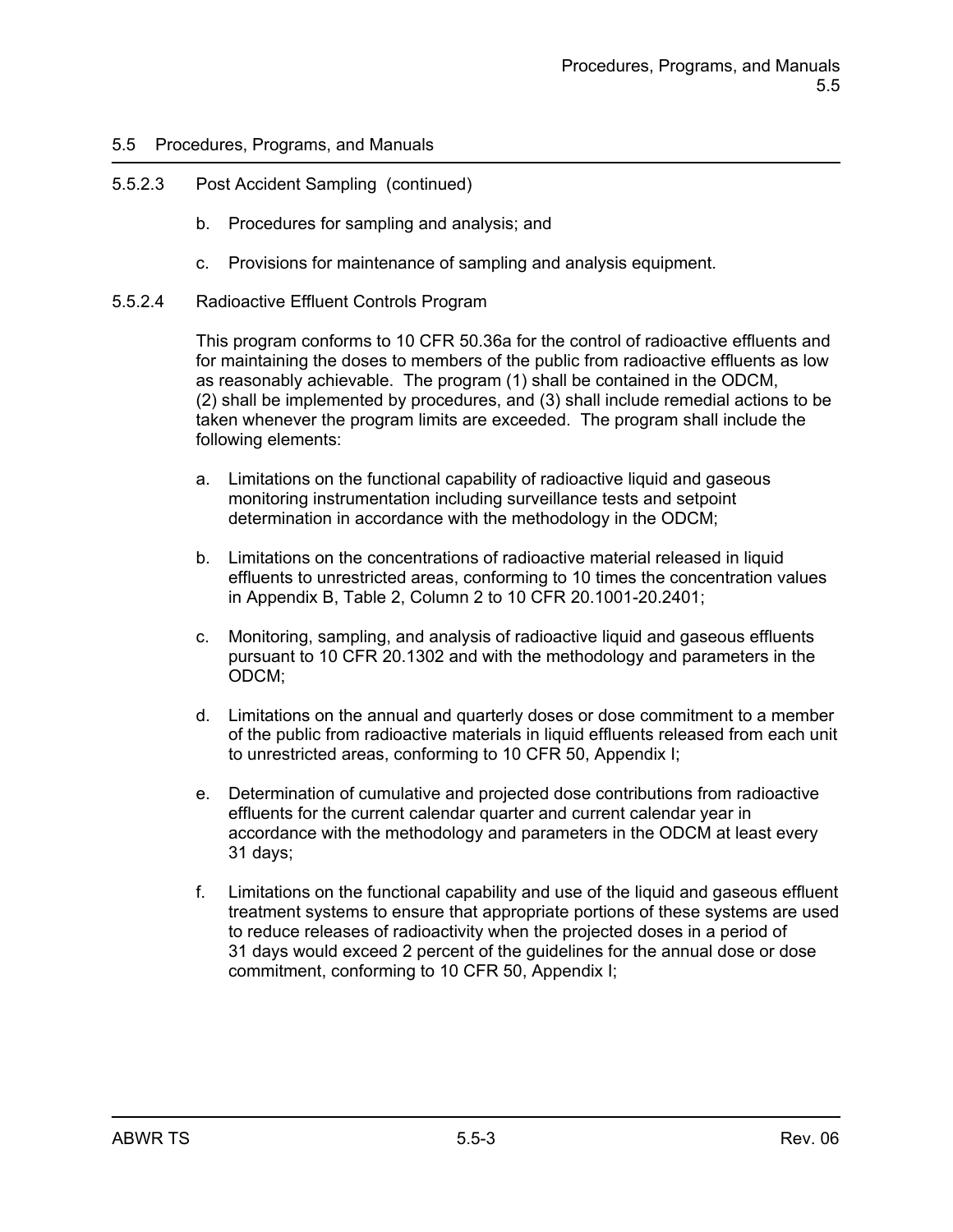#### 5.5.2.4 Radioactive Effluent Controls Program (continued)

- g. Limitations on the dose rate resulting from radioactive material released in gaseous effluents to areas beyond the site boundary conforming to the dose associated with 10 CFR 20, Appendix B, Table II, Column 1;
- h. Limitations on the annual and quarterly air doses resulting from noble gases released in gaseous effluents from each unit to areas beyond the site boundary, conforming to 10 CFR 50, Appendix I;
- i. Limitations on the annual and quarterly doses to a member of the public from iodine-131, iodine-133, tritium, and all radionuclides in particulate form with half lives > 8 days in gaseous effluents released from each unit to areas beyond the site boundary, conforming to 10 CFR 50, Appendix I; and
- j. Limitations on the annual dose or dose commitment to any member of the public due to releases of radioactivity and to radiation from uranium fuel cycle sources, conforming to 40 CFR 190.
- 5.5.2.5 Component Cyclic or Transient Limit

This program provides controls to track the cyclic and transient occurrences in FSAR, Section 3.9.1.1 to ensure that components are maintained within the design limits.

#### 5.5.2.6 Inservice Testing Program

This program provides controls for inservice testing of ASME Code Class 1, 2 and 3 components. This program shall include the following:

a. Testing frequencies specified in the applicable edition and addenda of the ASME Code for Operations and Maintenance of Nuclear Power Plants (ASME OM Code):

| ASME OM Code and applicable<br>Addenda terminology for<br>inservice testing activities | Required Frequencies for<br>performing inservice testing<br>activities |
|----------------------------------------------------------------------------------------|------------------------------------------------------------------------|
| Weekly                                                                                 | At least once per 7 days                                               |
| Monthly                                                                                | At least once per 31 days                                              |
| Quarterly or every 3 months                                                            | At least once per 92 days                                              |
| Semiannually or every 6 months                                                         | At least once per 184 days                                             |
| Every 9 months                                                                         | At least once per 276 days                                             |
| Yearly or annually                                                                     | At least once per 366 days                                             |
| Biennially or every 2 years                                                            | At least once per 731 days                                             |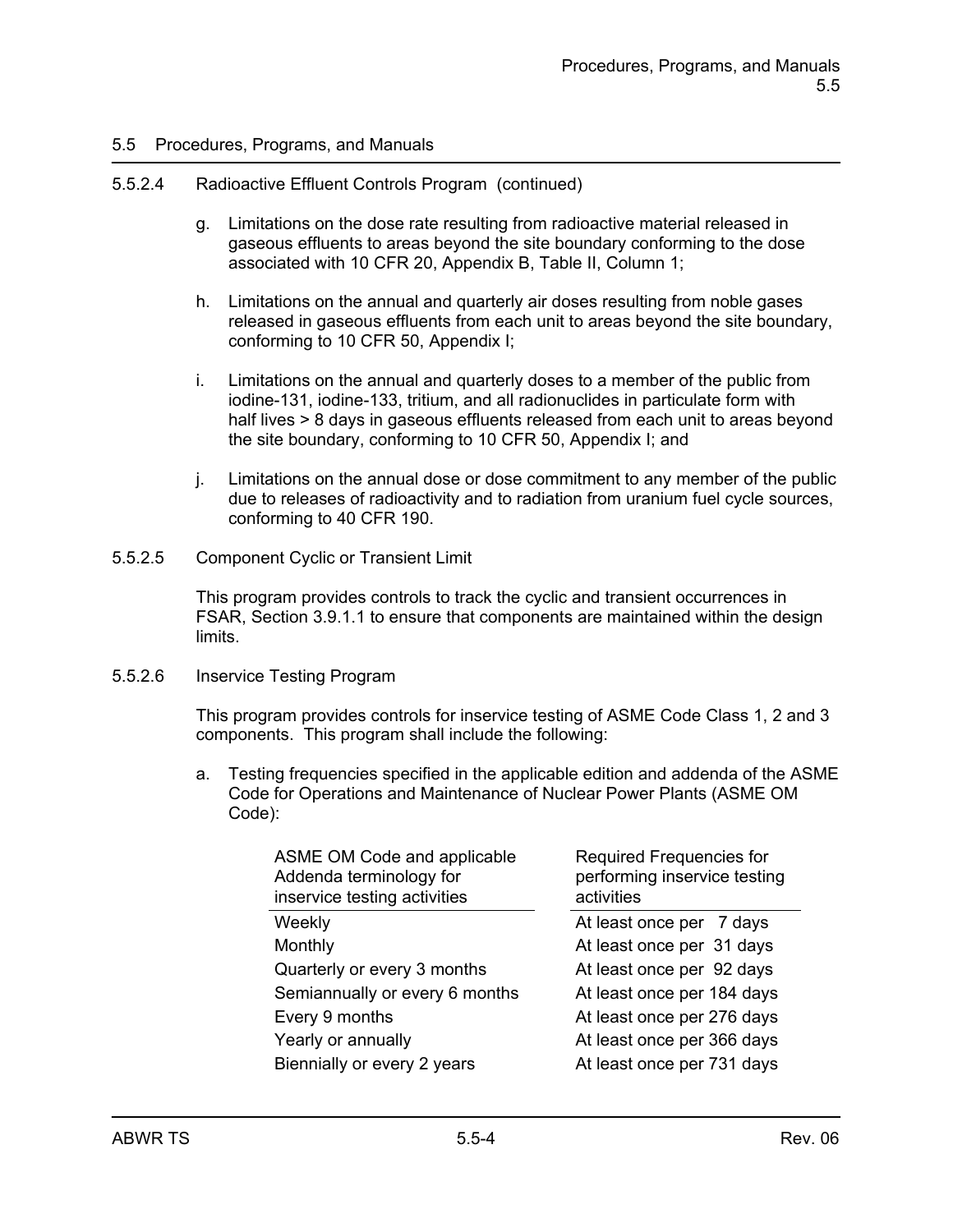#### 5.5.2.6 Inservice Testing Program (continued)

- b. The provisions of SR 3.0.2 are applicable to the above required Frequencies and to other normal and accelerated Frequencies specified as 2 years or less in the Inservice Testing Program for performing inservice testing activities;
- c. The provisions of SR 3.0.3 are applicable to inservice testing activities; and
- d. Nothing in the ASME OM Code shall be construed to supersede the requirements of any TS.
- 5.5.2.7 Ventilation Filter Testing Program (VFTP)

A program shall be established to implement the following required testing of Engineered Safety Feature (ESF) filter ventilation systems at the frequencies specified in Regulatory Guide 1.52, Revision 2, and in accordance with Regulatory Guide 1.52, Revision 2; ASME N510-1989; and AG-1-1991 as specified below:

a. Demonstrate for each of the ESF systems that an inplace test of the high efficiency particulate air (HEPA) filters shows a penetration and system bypass < 0.05% when tested in accordance with Regulatory Guide 1.52, Revision 2, and ASME N510-1989 at the system flowrate specified below ± 10%:

| <b>ESF Ventilation System</b>           | <b>Flowrate</b> |  |
|-----------------------------------------|-----------------|--|
| <b>Control Room Habitability System</b> | 5,100 $m^3/h$   |  |
| <b>Standby Gas Treatment System</b>     | 6,800 $m^3/h$   |  |

b. Demonstrate for each of the ESF systems that an inplace test of the charcoal adsorber shows a penetration and system bypass < 0.05% when tested in accordance with Regulatory Guide 1.52, Revision 2, and ASME N510-1989 at the system flowrate specified below ± 10%:

| <b>ESF Ventilation System</b>           | Flowrate      |  |
|-----------------------------------------|---------------|--|
| <b>Control Room Habitability System</b> | 5,100 $m^3/h$ |  |
| <b>Standby Gas Treatment System</b>     | 6,800 $m^3/h$ |  |

c. Demonstrate for each of the ESF systems that a laboratory test of a sample of the charcoal adsorber, when obtained as described in Regulatory Guide 1.52, Revision 2, shows the methyl iodide penetration less than the value specified below when tested in accordance with ASTM D3803-1989 at a temperature of  $\leq$  30 $\degree$ C and greater than or equal to the relative humidity specified below: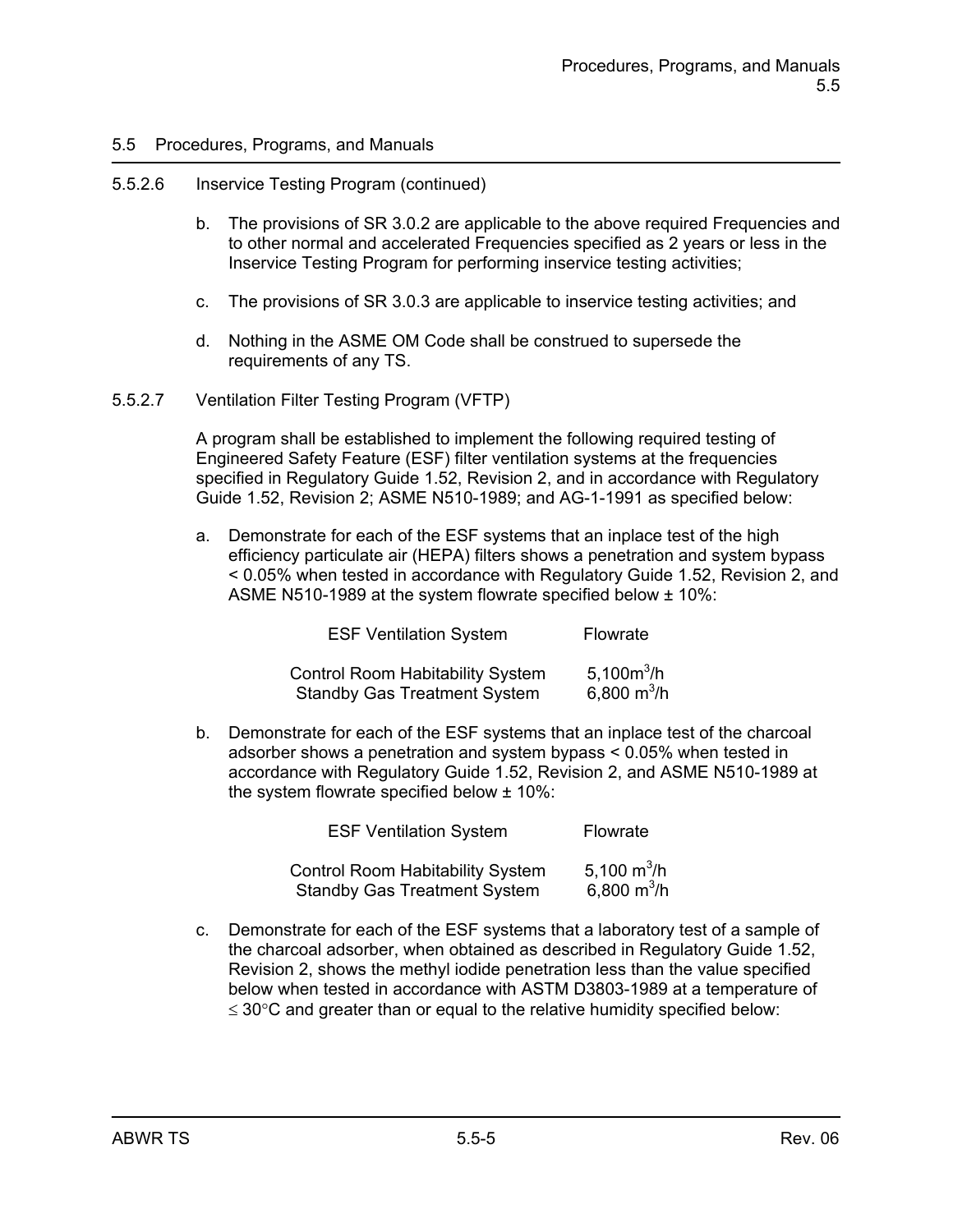| 5.5.2.7 | Ventilation Filter Testing Program (VFTP) (continued)                          |                  |            |
|---------|--------------------------------------------------------------------------------|------------------|------------|
|         | <b>ESF Ventilation System</b>                                                  | Penetration      | <b>RH</b>  |
|         | <b>Control Room Habitability System</b><br><b>Standby Gas Treatment System</b> | 0.175%<br>0.175% | 70%<br>70% |

d. Demonstrate for each of the ESF systems that the pressure drop across the combined HEPA filters, the prefilters, and the charcoal adsorbers is less than the value specified below when tested in accordance with Regulatory Guide 1.52, Revision 2, and ASME N510-1989 at the system flowrate specified below ± 10%:

| <b>ESF Ventilation System</b>                                               | Delta P    | Flowrate                                 |
|-----------------------------------------------------------------------------|------------|------------------------------------------|
| Control Room Habitability System 1,745.8 Pa<br>Standby Gas Treatment System | 2,147.9 Pa | 5,100 $m^3/h$<br>6,800 m <sup>3</sup> /h |

e. Demonstrate that the heaters for each of the ESF systems dissipate the value specified below ± 10% when tested in accordance with ASME N510-1989:

| <b>ESF Ventilation System</b>           | Wattage |  |
|-----------------------------------------|---------|--|
| <b>Control Room Habitability System</b> | 65.6 kw |  |
| <b>Standby Gas Treatment System</b>     | 26.2 kw |  |

The provisions of SR 3.0.2 and SR 3.0.3 are applicable to the VFTP test frequencies.

5.5.2.8 Explosive Gas Radioactivity Monitoring Program

This program provides controls for potentially explosive gas mixtures contained in the Offgas System. The gaseous radioactivity quantities shall be determined following the methodology in Branch Technical Position (BTP) ETSB 11-5, "Postulated Radioactive Release due to Waste Gas System Leak or Failure".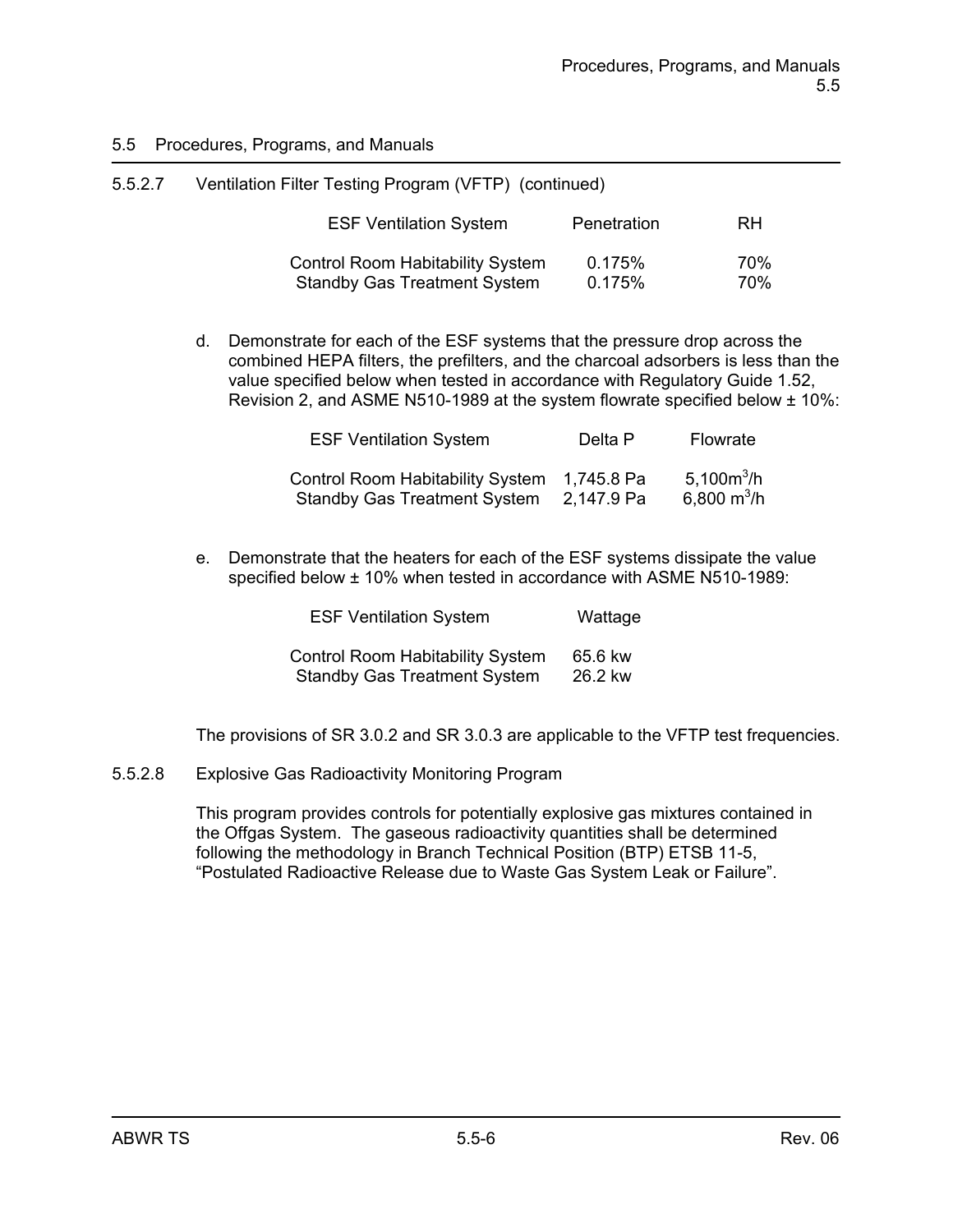### 5.5.2.8 Explosive Gas Radioactivity Monitoring Program (continued)

The program shall include:

- a. The limits for concentrations of hydrogen and oxygen in the Offgas System and a surveillance program to ensure the limits are maintained. Such limits shall be appropriate to the system's design criteria (i.e., whether or not the system is designed to withstand a hydrogen explosion);
- b. A surveillance program to ensure that the quantity of radioactivity in the Offgas System is less than the amount that would result in a whole body exposure of  $\geq$  25 mSv to any individual in an unrestricted area, in the event of inadvertent bypass of the Offgas Systems charcoal beds as analyzed in FSAR, Section 15.7.1.

The provisions of SR 3.0.2 and SR 3.0.3 are applicable to the Explosive Gas Radioactivity Monitoring Program surveillance frequencies.

#### 5.5.2.9 Diesel Fuel Oil Testing Program

A diesel fuel oil testing program to implement required testing of both new fuel oil and stored fuel oil shall be established. The program shall include sampling and testing requirements, and acceptance criteria, all in accordance with applicable ASTM Standards. The purpose of the program is to establish the following:

- a. Acceptability of new fuel oil for use prior to addition to storage tanks by determining that the fuel oil has:
	- 1. an API gravity or an absolute specific gravity within limits,
	- 2. a flash point and kinematic viscosity within limits for ASTM 2D fuel oil, and
	- 3. a clear and bright appearance with proper color;
- b. Other properties for ASTM 2D fuel oil are within limits within 31 days following sampling and addition to storage tanks; and
- c. Total particulate concentration of the fuel oil is  $\leq 10$  mg/l when tested every 31 days in accordance with ASTM D-2276, Method A-2 or A-3.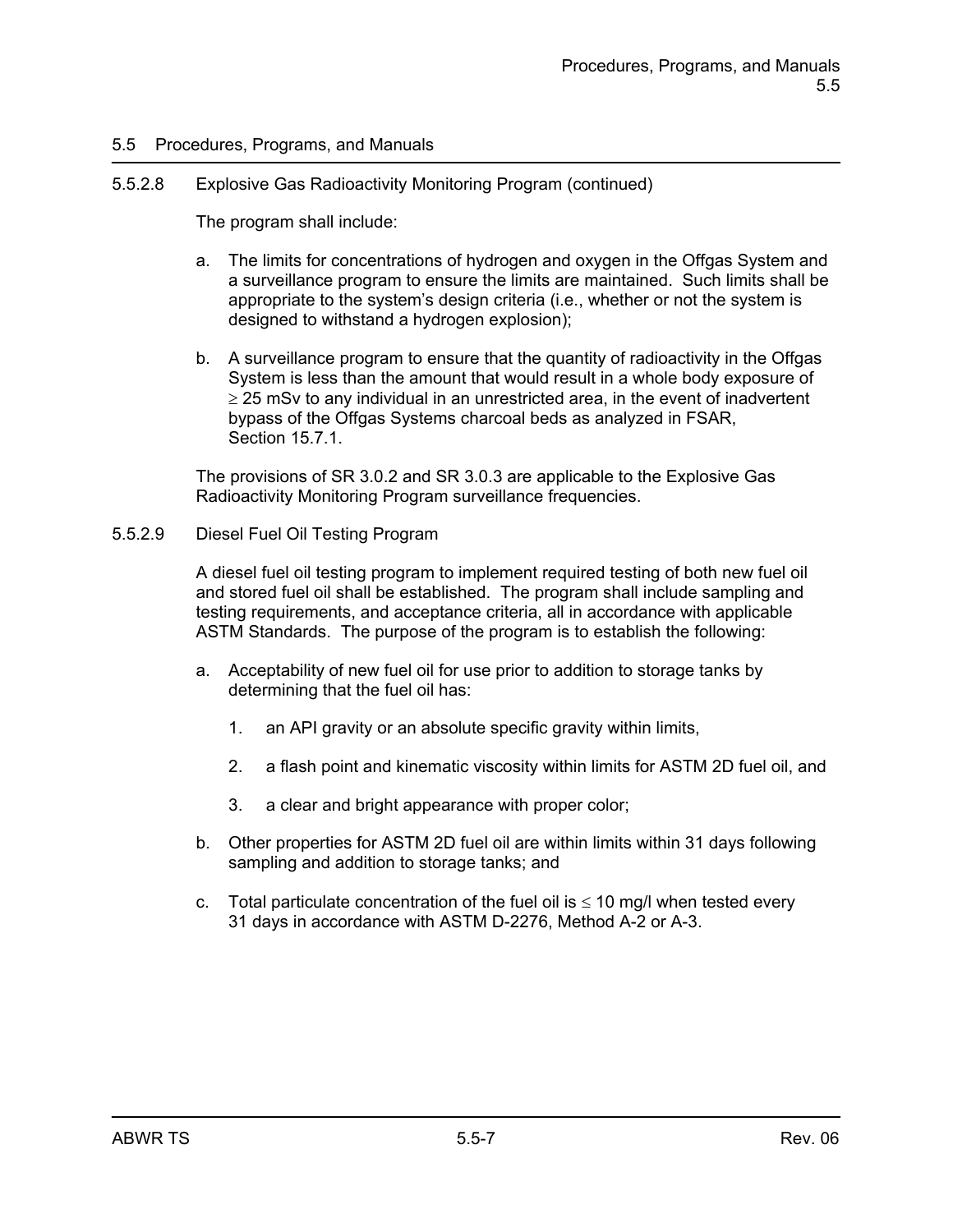#### 5.5.2.10 Software Error Evaluation Program

This program provides controls to ensure that appropriate software error evaluation procedures, to protect the plant from common mode software errors, are established to ensure that redundant system capability is not adversely affected. This program shall evaluate the cause of the inoperability, the affected components, and the plans and schedule for completing proposed remedial actions. If a determination is made that a common mode software error exists, then a Special Report shall be submitted in accordance with Specification 5.7.2.b.

#### 5.5.2.11 Setpoint Control Program (SCP)

- a. The Setpoint Control Program (SCP) implements the regulatory requirement of 10 CFR 50.36(c)(1)(ii)(A) that technical specifications will include items in the category of limiting safety system settings (LSSS), which are settings for automatic protective devices related to those variables having significant safety functions.
- b. The Nominal Trip Setpoint (NTS), Allowable Value (AV), As-Found Tolerance (AFT), and As-Left Tolerance (ALT) for each Technical Specification required automatic protection instrumentation function shall be calculated in conformance with the NRC approved WCAP-17119-P "Methodology for South Texas Project Units 3 & 4 ABWR Technical Specification Setpoints, Revision 2." Additionally, the NRC approved methodology shall define acceptable margin as margin greater than or equal to the ALT.
- c. For each Technical Specification required automatic protection instrumentation function, performance of a SENSOR CHANNEL CALIBRATION, CHANNEL CALIBRATION, or CHANNEL FUNCTIONAL TEST (CFT) surveillance "in accordance with the Setpoint Control Program" shall include the following:
	- 1. The as-found value of the instrument channel trip setting shall be compared with the specified NTS.
		- i. If the as-found value of the instrument channel trip setting differs from the specified NTS by more than the pre-defined test acceptance criteria band (i.e., the specified AFT), then the instrument channel shall be evaluated to verify that it is functioning in accordance with its design basis before declaring the surveillance requirement met and returning the instrument channel to service. An Instrument Channel is determined to be functioning in accordance with its design basis if it can be recalibrated to within the ALT. This as-found condition shall be entered into the plant's corrective action program.
		- ii. If the as-found value of the instrument channel trip setting is less conservative than the specified AV, the surveillance requirement is not met and the instrument channel shall be immediately declared inoperable.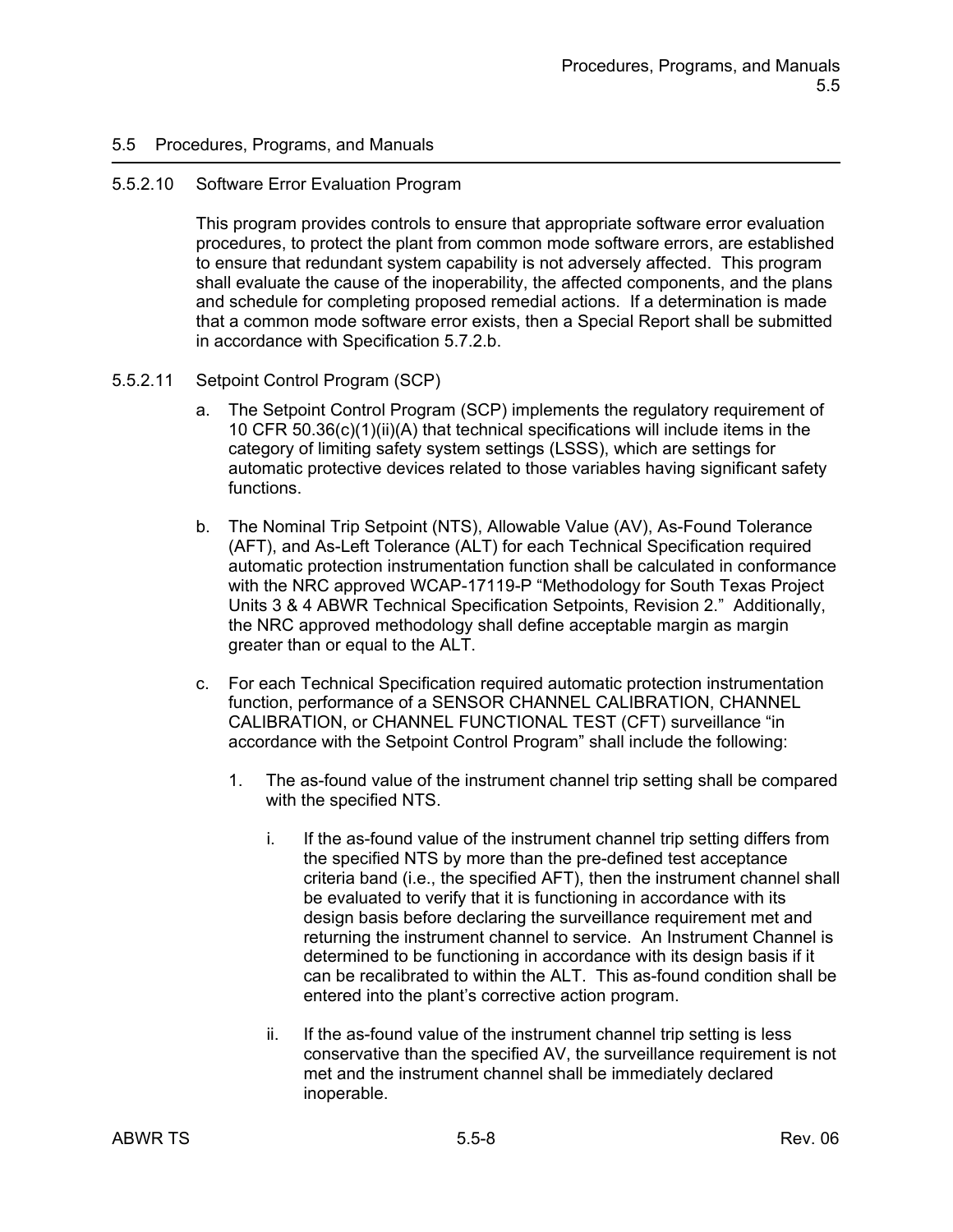## 5.5.2.11 Setpoint Control Program (SCP) (continued)

- 2. The instrument channel trip setting shall be set to a value within the specified ALT around the specified NTS at the completion of the surveillance; otherwise, the surveillance requirement is not met and the instrument channel shall be immediately declared inoperable.
- d. The difference between the instrument channel trip setting as-found value and the previous as-left value for each Technical Specification required automatic protection instrumentation function shall be trended and evaluated to verify that the instrument channel is functioning in accordance with its design basis.
- e. The SCP shall establish a document containing the current value of the specified NTS, AV, AFT, and ALT for each Technical Specification required automatic protection instrumentation function and references to the calculation documentation. Changes to this document shall be governed by the regulatory requirement of 10 CFR 50.59. In addition, changes to the specified NTS, AV, AFT, and ALT values shall be governed by the NRC approved setpoint methodology. This document, including any midcycle revisions or supplements, shall be provided upon issuance for each reload cycle to the NRC.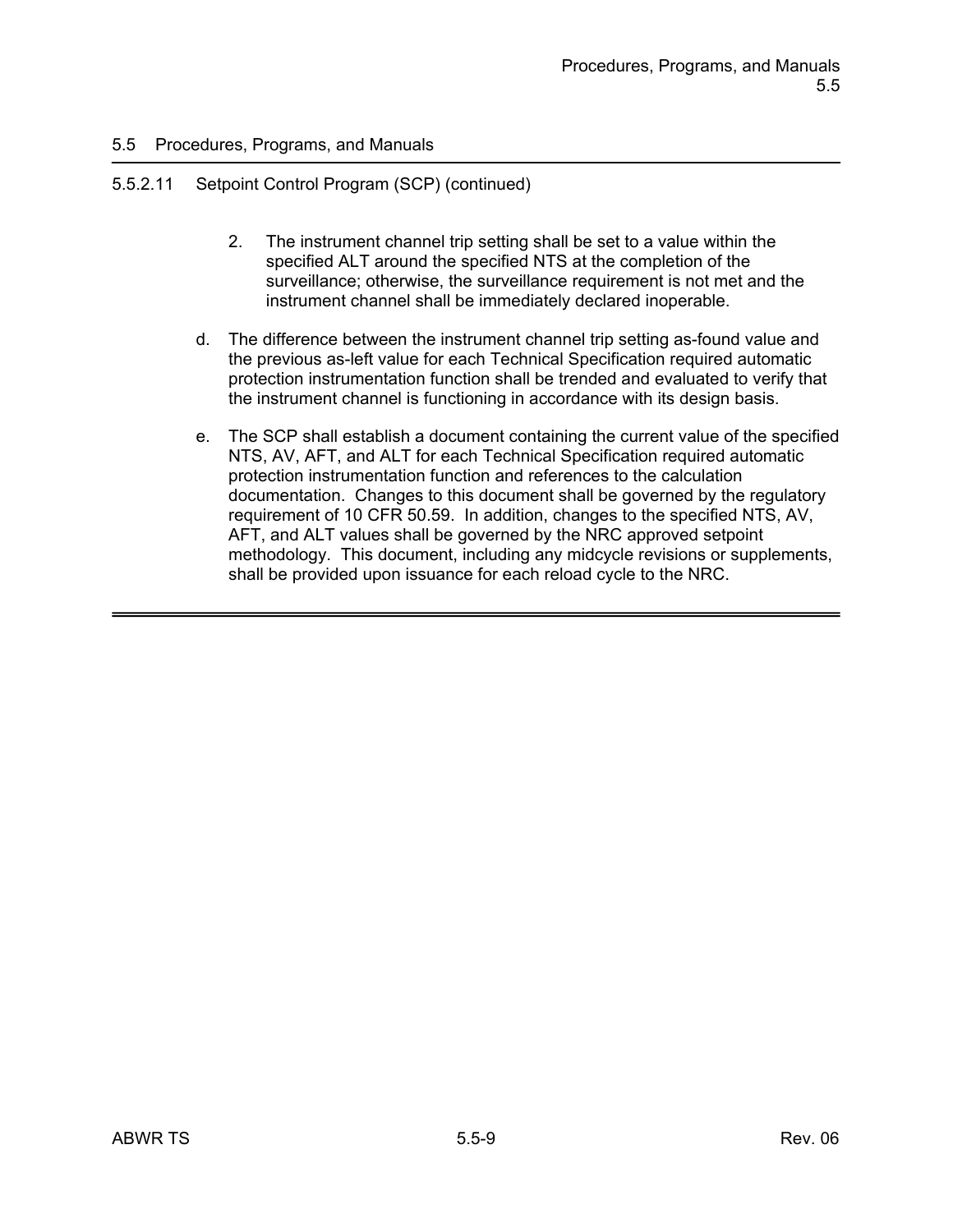### 5.6 Safety Function Determination Program (SFDP)

- 5.6.1 This program ensures loss of safety function is detected and appropriate actions taken. Upon failure to meet two or more LCOs at the same time, an evaluation shall be made to determine if loss of safety function exists. Additionally, other appropriate limitations and remedial or compensatory actions may be identified to be taken as a result of the support system inoperability and corresponding exception to entering supported system Condition and Required Actions. This program implements the requirements of LCO 3.0.6.
- 5.6.2 The SFDP shall contain the following:
	- a. Provisions for cross division checks to ensure a loss of the capability to perform the safety function assumed in the accident analysis does not go undetected;
	- b. Provisions for ensuring the plant is maintained in a safe condition if a loss of function condition exists;
	- c. Provisions to ensure that an inoperable supported system's Completion Time is not inappropriately extended as a result of multiple support system inoperabilities; and
	- d. Other appropriate limitations and remedial or compensatory actions.
- 5.6.3 A loss of safety function exists when, assuming no concurrent single failure, a safety function assumed in the accident analysis cannot be performed. For the purpose of this program, a loss of safety function may exist when a support system is inoperable, and:
	- a. A required system redundant to system(s) supported by the inoperable support system is also inoperable (Case A); or
	- b. A required system redundant to system(s) in turn supported by the inoperable supported system is also inoperable (Case B); or
	- c. A required system redundant to support system(s) for the supported systems (a) and (b) above is also inoperable (Case C).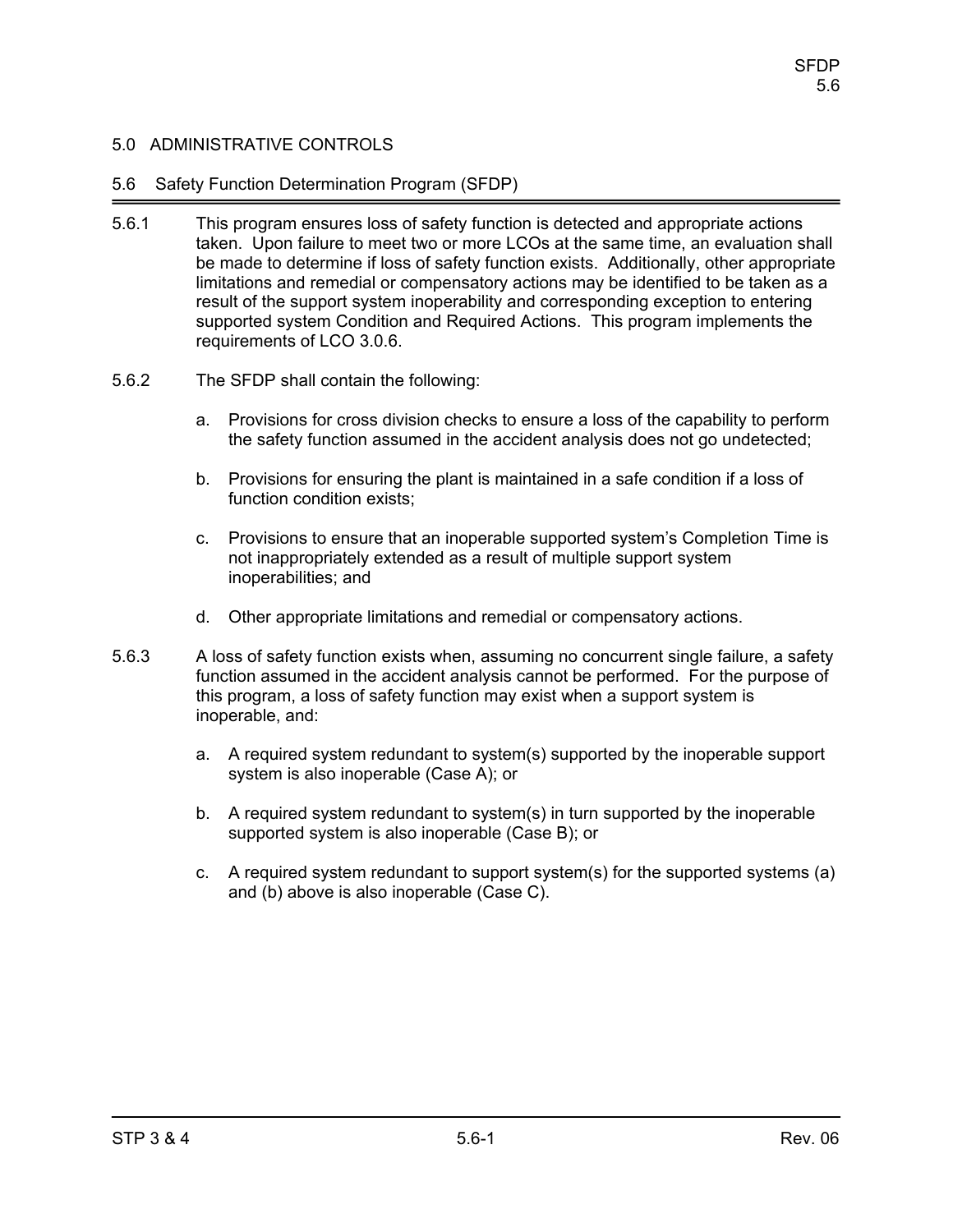# 5.6 SFDP

| 5.6.3 | (continued)           |                                             |                       |                     |
|-------|-----------------------|---------------------------------------------|-----------------------|---------------------|
|       | Generic Example:      |                                             |                       |                     |
|       | Division A            |                                             | Division B            |                     |
|       | System i<br>System ii | $\leftarrow$ (Support System<br>Inoperable) | System i<br>System ii | $\leftarrow$ Case C |
|       | System iii            |                                             | System iii            | $\leftarrow$ Case A |
|       | System iv             |                                             | System iv             | $\leftarrow$ Case B |

5.6.4 The SFDP identifies where a loss of safety function exists. If a loss of safety function is determined to exist by this program, the appropriate Conditions and Required Actions of the LCO in which the loss of safety function exists are required to be entered.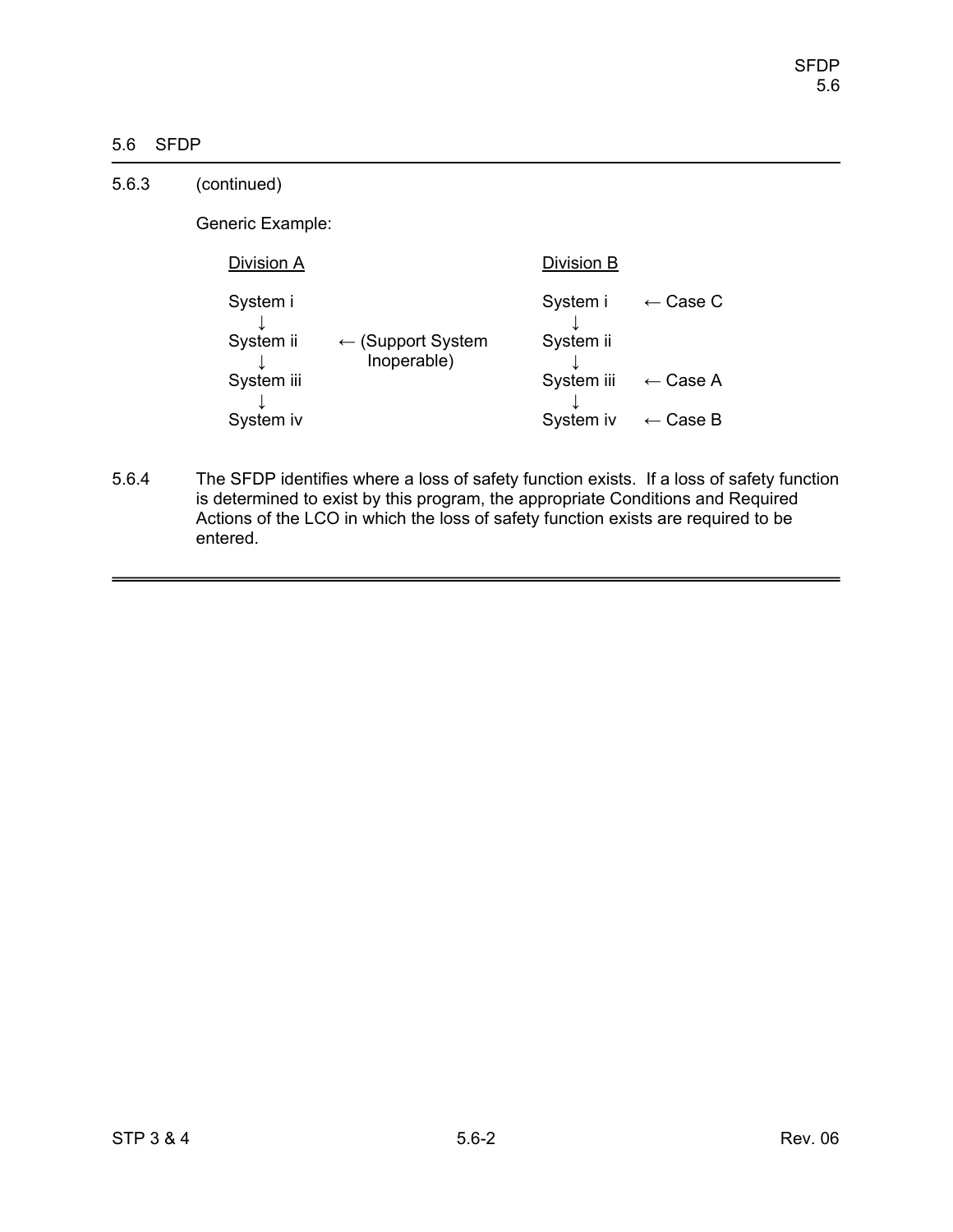### 5.7 Reporting Requirements

#### 5.7.1 Routine Reports

The following reports shall be submitted in accordance with 10 CFR 50.4.

#### 5.7.1.1 Annual Reports

--------------------------------------------------NOTE------------------------------------------------- A single submittal may be made for a multiple unit station. The submittal should combine sections common to all units at the station. ------------------------------------------------------------------------------------------------------------

Annual Reports covering the activities of the unit as described below for the previous calendar year shall be submitted by April 30 of each year. The initial report shall be submitted by April 30 of the year following initial criticality.

Reports required on an annual basis include:

a. Occupational Radiation Exposure Report

A tabulation on an annual basis of the number of station, utility, and other personnel (including contractors) for whom monitoring was required, receiving an annual deep dose equivalent > 1 mSv and the associated collective deep dose equivalent (reported in person-rem) according to work and job functions (e.g., reactor operations and surveillance, inservice inspection, routine maintenance, special maintenance, waste processing, and refueling). This tabulation supplements the requirements of 10 CFR 20.2206. The dose assignments to various duty functions may be estimated based on pocket dosimeter, thermoluminescent dosimeter (TLD), or film badge measurements. Small exposures totalling < 20% of the individual total dose need not be accounted for. In the aggregate, at least 80% of the total deep dose equivalent received from external sources should be assigned to specific major work functions.

5.7.1.2 Annual Radiological Environmental Operating Report

--------------------------------------------------NOTE------------------------------------------------- A single submittal may be made for a multiple unit station. The submittal should combine sections common to all units at the station. ------------------------------------------------------------------------------------------------------------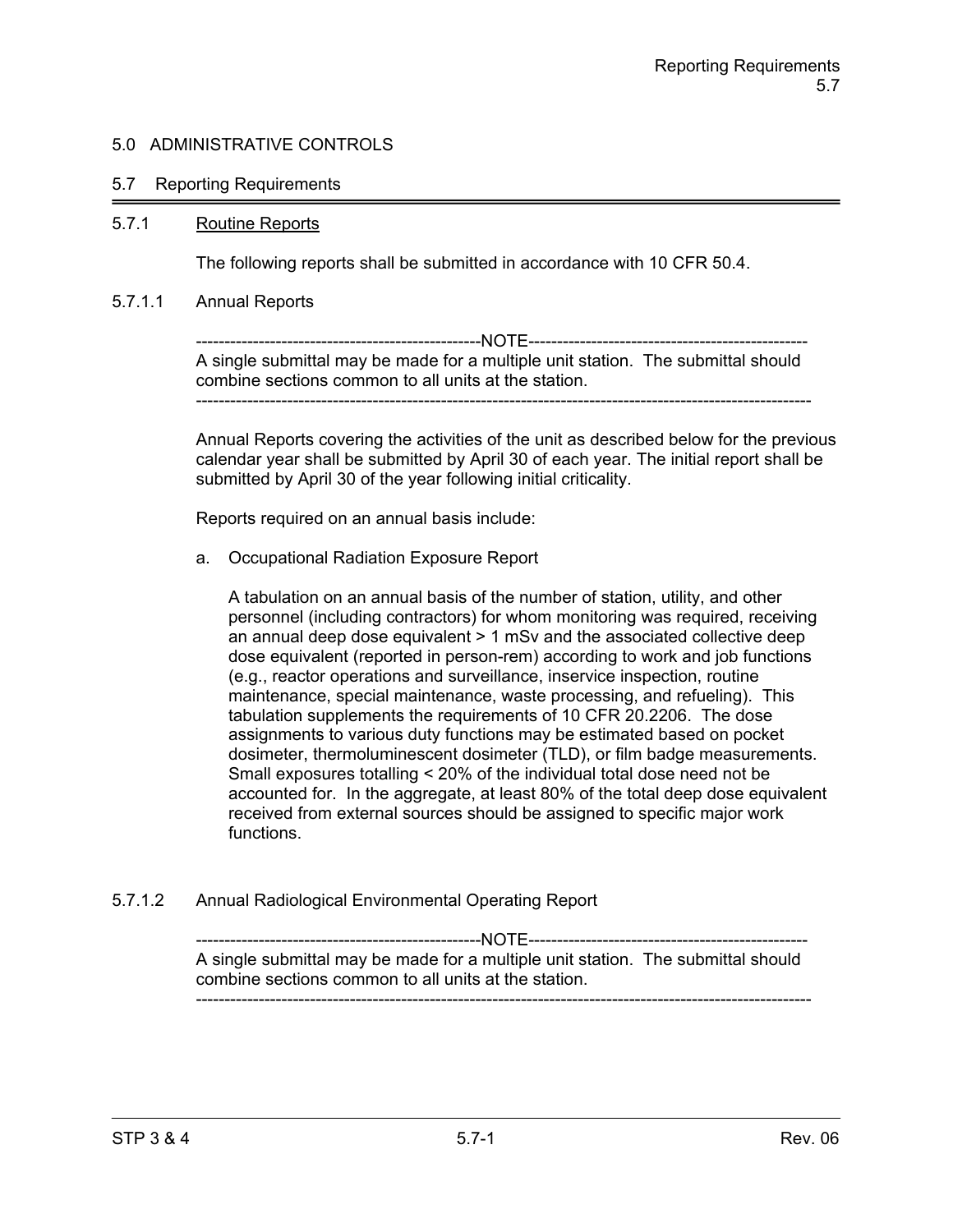## 5.7 Reporting Requirements

# 5.7.1.2 Annual Radiological Environmental Operating Report (continued)

The Annual Radiological Environmental Operating Report covering the operation of the unit during the previous calendar year shall be submitted by May 15 of each year. The report shall include summaries, interpretations, and analyses of trends of the results of the Radiological Environmental Monitoring Program for the reporting period. The material provided shall be consistent with the objectives outlined in the Offsite Dose Calculation Manual (ODCM), and in 10 CFR 50, Appendix I, Sections IV.B.2, IV.B.3, and IV.C.

The Annual Radiological Environmental Operating Report shall include the results of analyses of all radiological environmental samples and of all environmental radiation measurements taken during the period pursuant to the locations specified in the table and figures in the ODCM, as well as summarized and tabulated results of these analyses and measurements in the format of the table in the Radiological Assessment Branch Technical Position, Revision 1, November 1979. In the event that some individual results are not available for inclusion with the report, the report shall be submitted noting and explaining the reasons for the missing results. The missing data shall be submitted in a supplementary report as soon as possible.

# 5.7.1.3 Radioactive Effluent Release Report

--------NOTE------------A single submittal may be made for a multiple unit station. The submittal should combine sections common to all units at the station; however, for units with separate radwaste systems, the submittal shall specify the releases of radioactive material from each unit.

------------------------------------------------------------------------------------------------------------

The Radioactive Effluent Release Report covering the operation of the unit during the previous year shall be submitted prior to May 1 of each year in accordance with 10 CFR 50.36a. The report shall include a summary of the quantities of radioactive liquid and gaseous effluents and solid waste released from the unit. The material provided shall be consistent with the objectives outlined in the ODCM and Process Control Program and in conformance with 10 CFR 50.36a and 10 CFR 50, Appendix I, Section IV.B.1.

## 5.7.1.4 Monthly Operating Reports

Routine reports of operating statistics and shutdown experience, including documentation of all challenges to the safety/relief valves, shall be submitted on a monthly basis no later than the 15th of each month following the calendar month covered by the report.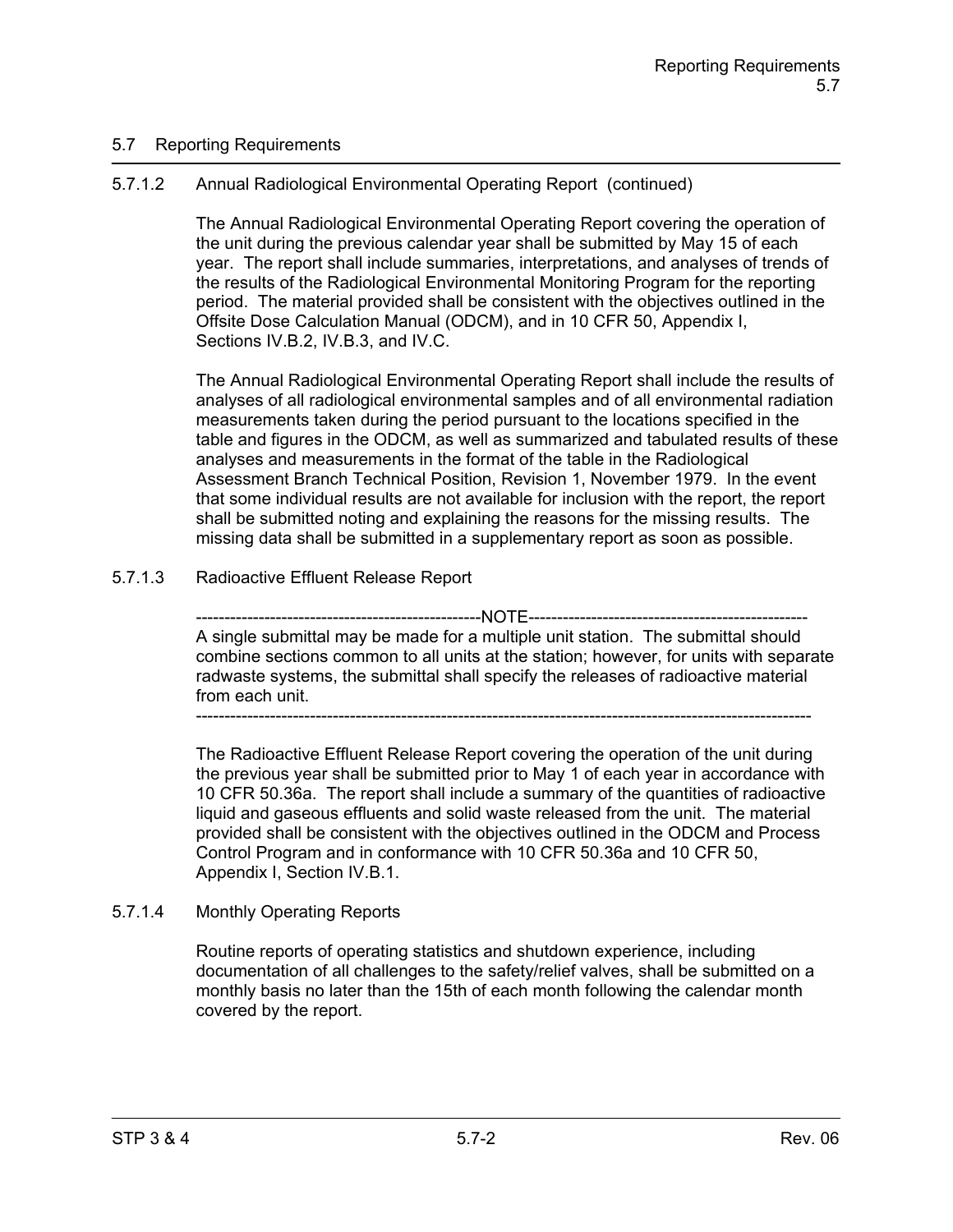## 5.7 Reporting Requirements

### 5.7.1.5 CORE OPERATING LIMITS REPORT (COLR)

a. Core operating limits shall be established prior to each reload cycle, or prior to any remaining portion of a reload cycle, and shall be documented in the COLR for the following:

LCO 3.2.1, "Average Planar Linear Heat Generation Rate (APLHGR);" LCO 3.2.2, "Minimum Critical Power Ratio (MCPR);" LCO 3.3.1.1, "SSLC Sensor Instrumentation;" and LCO 3.3.4.1, "ATWS and EOC-RPT Instrumentation."

b. The analytical methods used to determine the core operating limits shall be those previously reviewed and approved by the NRC, specifically those described in the following documents:

NEDE-24011-P-A, "General Electric Standard Application on Fuel," September 1988

- c. The core operating limits shall be determined such that all applicable limits  $(e.g.,)$ fuel thermal mechanical limits, core thermal hydraulic limits, Emergency Core Cooling Systems (ECCS) limits, nuclear limits such as SDM, transient analysis limits, and accident analysis limits) of the safety analysis are met.
- d. The COLR, including any midcycle revisions or supplements, shall be provided upon issuance for each reload cycle to the NRC.
- 5.7.1.6 Reactor Coolant System (RCS) PRESSURE AND TEMPERATURE LIMITS REPORT (PTLR)

The RCS pressure and temperature limits, including heatup and cooldown rates, criticality, and hydrostatic and leak test limits, shall be established and documented in the PTLR. LCO 3.4.9, RCS Pressure and Temperature (P/T) Limits addresses the reactor vessel pressure and temperature limits and the heatup and cooldown rates. The analytical methods used to determine the pressure and temperature limits including the heatup and cooldown rates shall be those previously reviewed and approved by the NRC in SIR-05-044-A, "Pressure-Temperature Limits Report Methodology for Boiling Water Reactors," dated April 2007, and approved for referencing in license applications by the NRC in letter dated February 6, 2007 from Ho K Nieh Deputy Director, Division of Policy and Rulemaking, Office of Nuclear Reactor Regulation to Mr. Randy C. Bunt, Chair, BWR Owner's Group. The reactor vessel pressure and temperature limits, including those for heatup and cooldown rates, shall be determined so that all applicable limits (e.g., heatup limits, cooldown limits, and inservice leak and hydrostatic testing limits) of the analysis are met. The PTLR, including revisions or supplements thereto, shall be provided upon issuance for each reactor vessel fluency period.